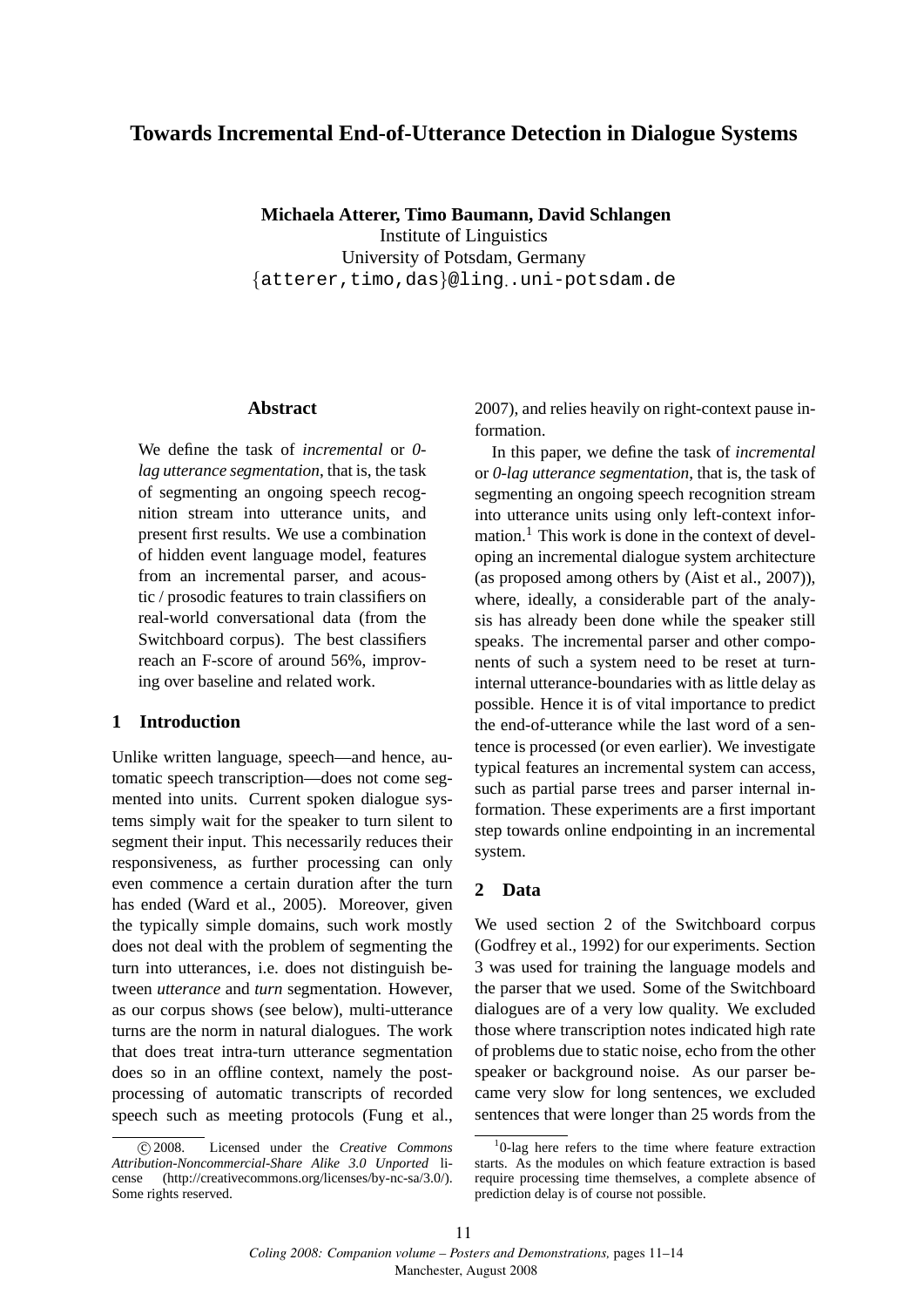analysis (4% of the sentences). We also excluded back-channel utterances (typically one-word turns) from the corpus.

Of the remaining corpus we only used the first 100,000 instances to reduce the computational load for training the classifiers. 80 % of those were used as a training corpus, and 20 % as a test corpus. For follow-up experiments that investigated turninitial or turn-internal utterance boundaries only (see below), we used the relevant subsets of the first 200,000 instances.

### **3 Feature Extraction**

Our features comprise prosodic features, and syntactic features.

**Prosodic features** are *pitch*, *logarithmized signal energy* and derived features, extracted from the audio every 10 ms. In order to track changes over time, we derive features by windowing over past values of pitch, energy, and energy in voiced regions only, with window sizes ranging from 50 ms to 5000 ms. We calculate the arithmetic *mean* and the *range* of the values, the *mean difference* between values within the window and the *relative position* of the minimum and maximum. We also perform a linear regression and use its *slope*, the *MSE* of the regression and the *error* of the regression for the last value in the window.

As classification was done word-wise (final vs. non-final word), each word was attributed the prosodic features of the last corresponding 10-msframe.

For the extraction of **syntactic features** we used both n-gram models and a parser. The parser was a modified version of Amit Dubey's sleepy  $parser$ , which can produce syntactic structure incrementally online. The n-gram model was a hidden event model as typically used in the sentence unit detection literature (see e.g. (Fung et al., 2007)). For the time being, all features based on word identities are computed on gold standard transcriptions. We trained n-gram models both based on words and on words plus POSinformation that was incrementally obtained from the parser. $3$  We calculated the log-probability of trigrams with the last token in the n-gram being a place-holder for end-of-utterance (i.e. the probability of (*I,would,end-of-utterance*) or (*Thank,you,endof-utterance*). We also calculated log probabilities for trigrams such as (*I, end-of-utterance*-1*,endof-utterance*). Thirdly, the log probability was also computed for a string consisting of 4 word/POSpairs followed by an end marker.

Further syntactic features can be roughly divided into two classes: *parser-based features*, which are related to internal states of the parser, and *structure-based features* which refer to properties of the syntactic tree. The former try to capture the expectation of there being more incomplete edges towards the beginning of a sentence than towards the end. We also might expect a relative decrease in the overall number of edges towards the end of a sentence. Therefore we track a selection of numbers referring to the various kinds of edges stored in the chart. Moreover, we utilize some of the parser's information about the best intermediate edge, and use the category after the dot of this edge as an estimate for the most probable category to come next. Furthermore, we use the forward probability of the best tree as a rounded log probability.

The structure-based features are simple features such as the part-of-speech category of the current word and the number of the word in the current utterance, and more complex features that try to (roughly) approximate semantic notions of completeness by counting the number of verbs or number of nominal phrases encountered, as we would usually expect a sentence to be incomplete if we haven't heard a verb or nominal phrase yet. For example, in sentences of the structure *(NP) (VP (V NP))* or *(NP) (VP (V NP (N PP)))*, humans would typically be aware that the last phrase has probably been reached during the last noun phrase or prepositional phrase (cf. (Grosjean, 1983)). However, the length and internal structure of these phrases can vary a great deal. We try to capture some of this variation by features referring to the last nonterminal seen, the second-to-last non-terminal seen and the number of words seen since the last nonterminal. A number of features (the *count features*) are simple features that record the number of words since the turn or utterance started and the time elapsed since the utterance started. They are also subsumed under syntactic features.

We also used dialogue act features like the previous dialogue act, and the previous dialogue act of the last speaker. Those currently come from

 $^{2}$ http://homepages.inf.ed.ac.uk/adubey/ software/

<sup>&</sup>lt;sup>3</sup>The models were trained using the SRILM-tools (Stolcke, 2002) for  $n = 3$  using Chen and Goodman's modified Kneser-Ney discounting (Chen and Goodman, 1998).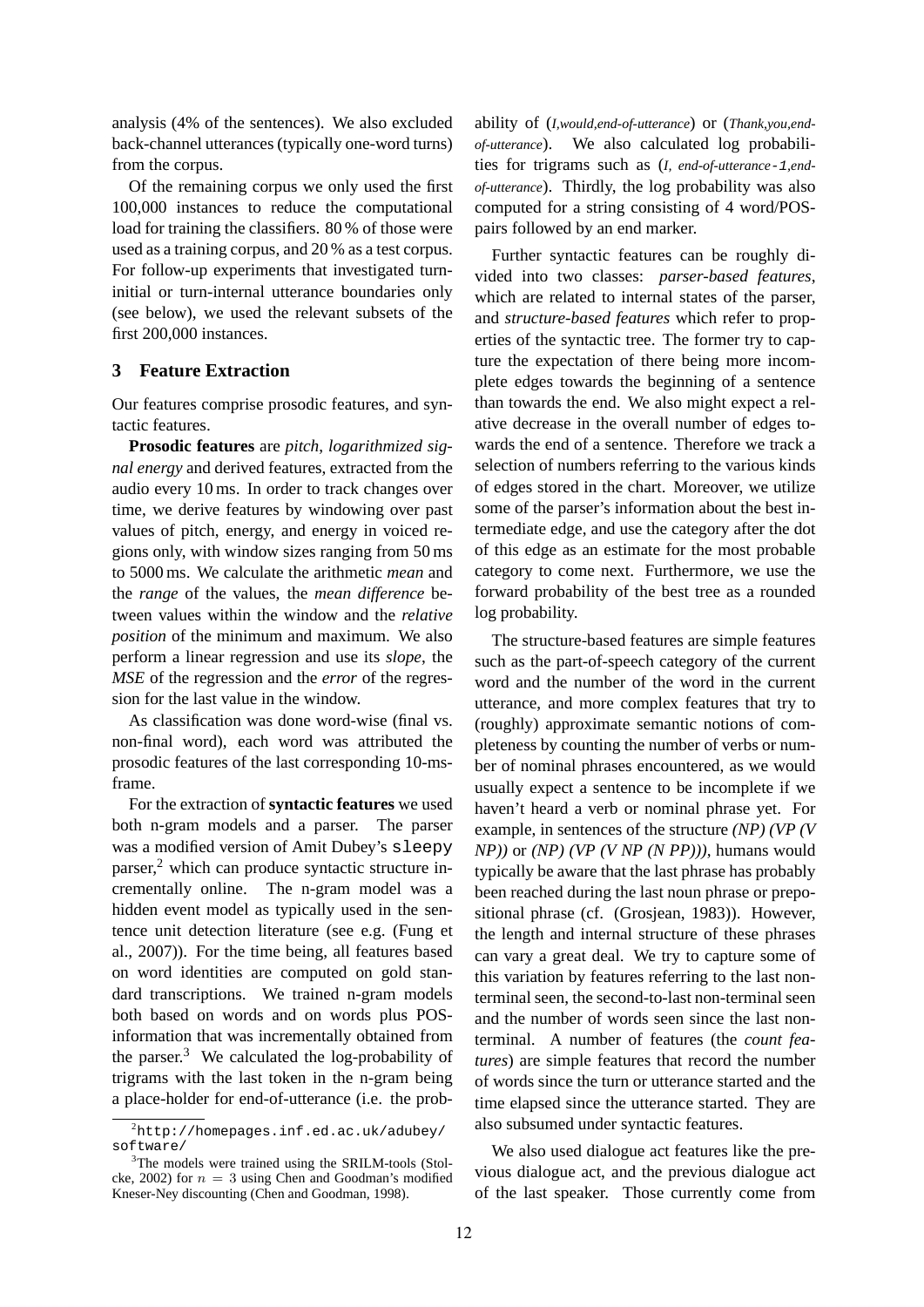the gold standard. We assume that in a dialogue system the system would at least have information about its own dialogue acts.

### **4 Experimental Settings**

We tested a number of classifiers as implemented in the Weka toolkit (Witten and Frank, 2005), and found that the JRip-classifier, an implementation of the RIPPER-algorithm (Cohen, 1995), performed best. A number of attribute selection algorithms also did not result in a significant change of performance. Therefore, we only report the plain results by JRip. We also tested the impact each of our information sources had on the results. The aim was to find out how important parser, part-ofspeech information and pitch and energy features are, respectively.

As turn-internal utterance-ends might be more difficult to detect than those that coincide with turn-ends, we repeat the experiment with turninternal utterances only. Deleting turn-final utterances from our initial 200,000-instance corpus resulted in 128,686 remaining word instances, 80 % of which were used for training. For a third experiment, where we look at turn-initial utterances, we use again a subset of those 200,000 wordinstances.

For clarity, we simply use precision/recall for evaluation; see (Liu and Shriberg, 2007) for a discussion of other metrics. As a baseline we assume non-existent utterance segmentation, which results in a recall of 0 and a precision of 100 %.

### **5 Results**

|                          | Precision         | Recall            | F                 |
|--------------------------|-------------------|-------------------|-------------------|
| baseline                 | 100               | $\mathbf{\Omega}$ | $\left( \right)$  |
| all features             | 73.8              | 45.0              | 55.9              |
| all syntactic features   | 74.8              | 44.0              | $\overline{55.4}$ |
| word/POS n-gram features | 73.4              | 45.8              | 56.4              |
| word n-gram features     | 66.9              | 34.7              | 45.7              |
| only count features      | $\overline{59.3}$ | 7.7               | 13.6              |
| prosodic features only   | 49.5              | 8.3               | 14.2              |
| pitch features           | 100               | $\theta$          |                   |
| energy features          | 48.2              | 7.4               |                   |

Table 1: Results for end-of-utterance classification for all utterances.

Tables 1 and 2 show the results for the experimental settings described above. Dialogue act features were included in the syntactic features, but JRip did not use them in its rules eventually. Table 1 shows that the overall F-score is best when

n-grams with POS information are used. Adding a parser, however, increases precision. Prosody features in general do not seem to have much of an influence on end-of-utterance prediction in our data, with energy features contributing more than pitch features. Table 2 indicates, as expected, that

|                          | Precision | Recall | F                |
|--------------------------|-----------|--------|------------------|
| baseline                 | 100       |        |                  |
| all features             | 71.2      | 40.3   | 51.4             |
| all syntactic features   | 72.7      | 38.2   | 50.0             |
| word/POS n-gram features | 70.5      | 41.1   | 51.9             |
| word n-gram features     | 70.9      | 26.4   | 38.5             |
| only count features      | 60.4      | 1.0    | 2.0              |
| prosodic features only   | 41.7      | 1.7    | $\overline{3.3}$ |
| pitch features           | 100       |        |                  |
| energy features          | 31.6      | 1.2.   | 2.3              |

Table 2: Results for end-of-utterance classification for utterances which are not turn-final.

the end of an utterance is harder to predict when it is not turn-final. Performance drops compared to the results shown in Table 1. Note that some of the performance drop must be attributed to the use of a different data set. However, the performance drop is much more dramatic for the experiments where only prosody is used than for those where syntax is used. We speculate that the count features also loose their impact because one-word utterances like 'Okay' are usually turn-initial.

The results shown in Tables 1 and 2 can be regarded as an upper bound for a dialogue system, because our experiments so far work with gold standard sentence boundaries for creating syntactic features (e.g., for resetting our parser). Strictly speaking, they are only realistic for turn-initial utterances. For the remaining 14,737 of our 26,401 utterances, we therefore report a lower bound, where we use only features that do not have knowledge about the beginning of the sentence (Table 3). No count and parser-based features were used for this experiment, only n-gram (word-based without POS information) and pitch features. The Table also shows the results for the 11,664 turn-initial utterances, where we use all features. $4$  We then derive the overall performance from the fractions of initial and non-initial utterances.

Future work aims at putting together a system where the parser is restarted using predictions based on its own output.

<sup>4</sup>Note that turn-initial utterances can at the same time be turn-final.